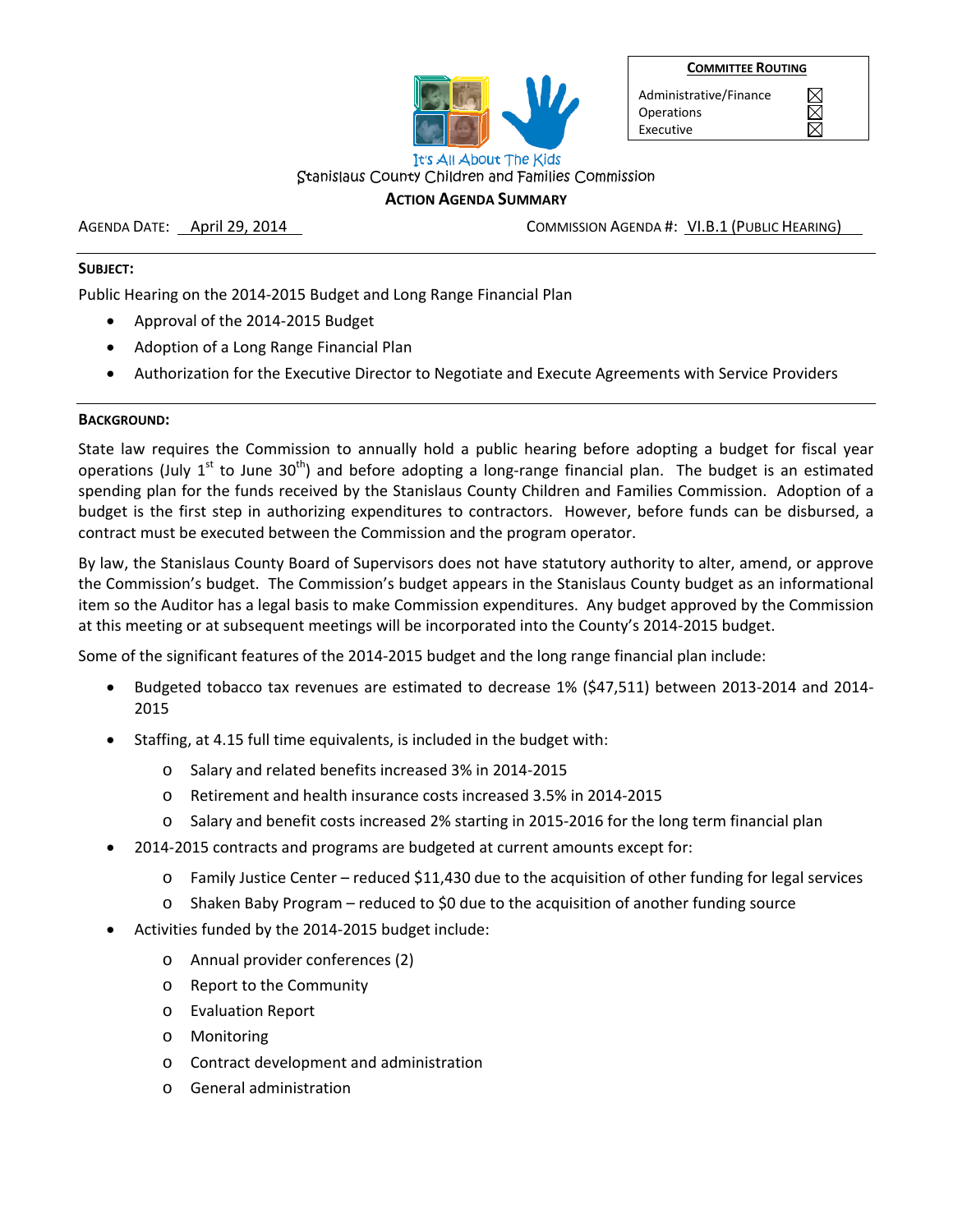- For 2014‐2015, a \$500,000 contingency has been established. No funds will be spent from Contingency without the approval of the Commission.
- The State's revenue projections for Stanislaus County have been used in the long range financial plan.
- The long range financial plan assumes contractors will spend 95% of approved allocations.
- The long range financial plan assumes a minimum reserve of six month's worth of operating costs.

The Administrative and Finance Committee and the Operations Committee met on April  $7<sup>th</sup>$  and April 10<sup>th</sup>, respectively, to review and discuss this item. The Executive Committee met on April 14<sup>th</sup> to review and discuss this item.

#### **STAFF RECOMMENDATIONS:**

- 1. Hear a presentation by staff.
- 2. Open the Public Hearing and receive comments.
- 3. Close the Public Hearing.
- 4. Approve the recommended budget of \$7,490,083 for fiscal year 2014‐2015. (During the April 29th Commission meeting, there will be multiple motions to authorize the negotiation and execution of contracts in order to avoid potential conflicts of interest for commission members).
- 5. Adopt the financial projections for fiscal years 2014‐2015 through 2018‐2019 as the Commission's long range financial plan.
- 6. Authorize staff to submit the proposed budget for inclusion in the County budget.
- 7. Authorize staff to work with contractors to develop budgets up to the amounts specified on the attached budget summary.
- 8. Authorize the Executive Director to negotiate and execute an agreement with Brown and Armstrong in the amount of \$11,200, which has been budgeted in 2014‐2015, for the 2013‐2014 annual audit/administrative compliance review.
- 9. Direct staff to work with the Administrative and Finance committee to implement the budget.

# **FISCAL IMPACT:**

Approval of the recommended budget will establish a plan to spend \$7,490,083 to support Stanislaus County children 0-5 in fiscal year 2014-2015. Agreements and/or addendums between the Commission and program operators will be negotiated and executed before funds are disbursed to program operators.

# **COMMISSION ACTION:**

| On motion of Commissioner (3) Seconded by Commissioner         |  |
|----------------------------------------------------------------|--|
| and approved by the following vote:                            |  |
|                                                                |  |
|                                                                |  |
|                                                                |  |
|                                                                |  |
| $1)$ and $\overline{\phantom{a}1}$<br>Approved as recommended. |  |
| $2)$ and $2$<br>Denied.                                        |  |
| 3)<br>Approved as amended.                                     |  |
| Motion:______________                                          |  |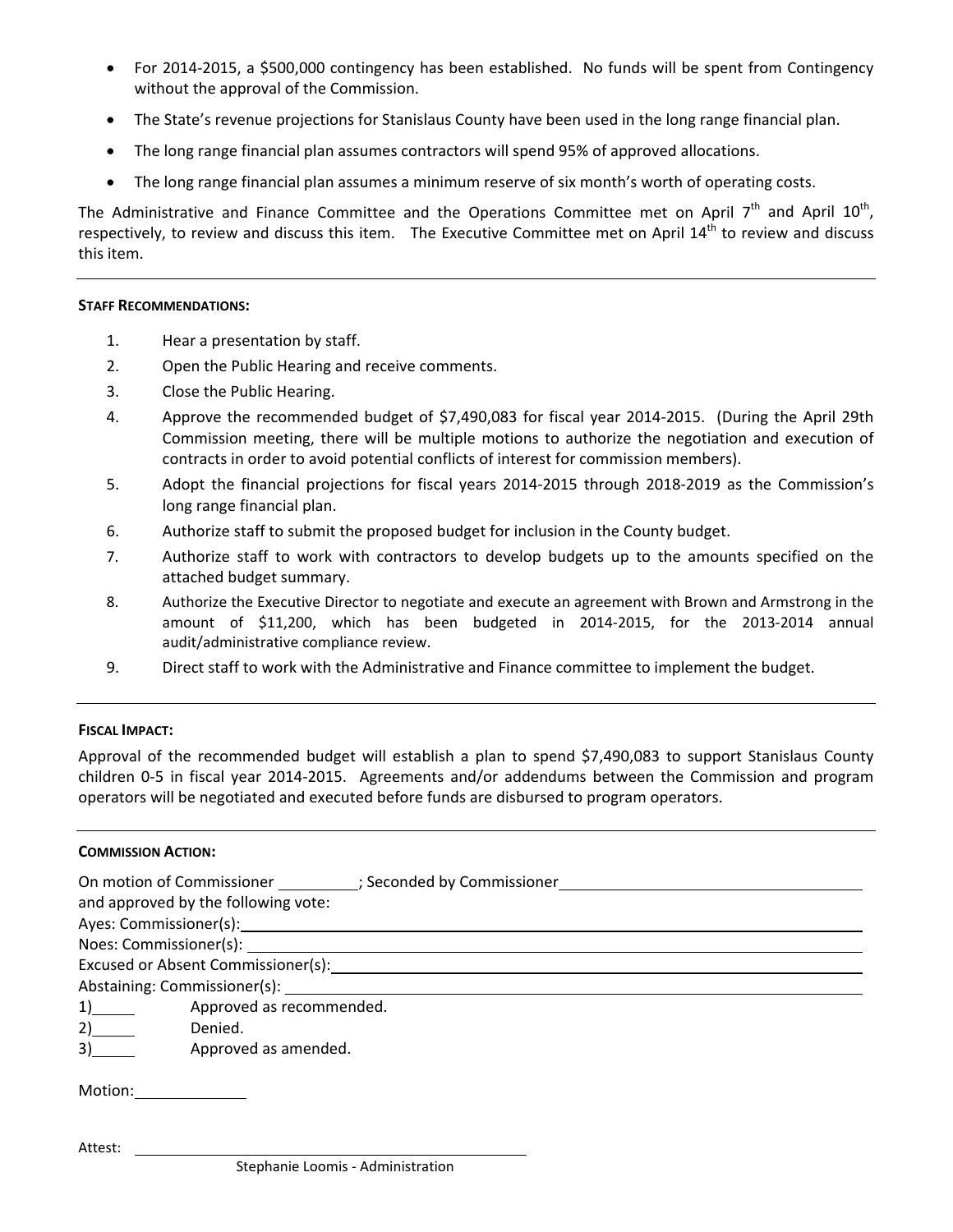# **2014/2015 CONTRACT/PROGRAM SCHEDULE STANISLAUS COUNTY CHILDREN & FAMILIES COMMISSION**

|                         |                                                                                      | Note: Light blue shading indicates request to authorize contract execution up to specificed amount. |           |          |                                                     |          |          |  |  |  |  |
|-------------------------|--------------------------------------------------------------------------------------|-----------------------------------------------------------------------------------------------------|-----------|----------|-----------------------------------------------------|----------|----------|--|--|--|--|
|                         |                                                                                      |                                                                                                     | FY 14/15  | FY 15/16 | FY 16/17                                            | FY 17/18 | FY 18/19 |  |  |  |  |
|                         | RESULT AREA 1: Improved Family Functioning (Family Support, Education, and Services) |                                                                                                     |           |          |                                                     |          |          |  |  |  |  |
|                         | <b>Community Resource and Referral</b>                                               |                                                                                                     |           |          |                                                     |          |          |  |  |  |  |
| 11                      | 211 Project (United Way)                                                             | \$                                                                                                  | 80.000    |          |                                                     |          |          |  |  |  |  |
|                         | Family Resource Centers:                                                             |                                                                                                     |           |          |                                                     |          |          |  |  |  |  |
| $\overline{c}$          | Ceres Partnership for Healthy Children (CHS)                                         |                                                                                                     |           |          |                                                     |          |          |  |  |  |  |
| $\overline{\mathbf{3}}$ | Hughson Family Resource Center (SV)                                                  |                                                                                                     |           |          |                                                     |          |          |  |  |  |  |
| $\overline{4}$          | N. Modesto/Salida Family Rescource Center (SV)                                       |                                                                                                     |           |          |                                                     |          |          |  |  |  |  |
| 5 <sub>l</sub>          | Oakdale/Riverbank Family Resource Center (CHS)                                       | \$                                                                                                  | 1,559,357 |          |                                                     |          |          |  |  |  |  |
| 6                       | <b>Parent Resource Center</b>                                                        |                                                                                                     |           |          |                                                     |          |          |  |  |  |  |
| $\overline{7}$          | Turlock Family Resource Center (Aspiranet)                                           |                                                                                                     |           |          |                                                     |          |          |  |  |  |  |
| 8                       | Westside Family Resource Center (CHS)                                                |                                                                                                     |           |          |                                                     |          |          |  |  |  |  |
| 9                       | The Bridge (SV)                                                                      | \$                                                                                                  | 185,000   |          |                                                     |          |          |  |  |  |  |
| 10                      | Healthy Start Sites (SCOE)                                                           | \$                                                                                                  | 416,020   |          |                                                     |          |          |  |  |  |  |
|                         | <b>Targeted Intensive Parent Support Services</b>                                    |                                                                                                     |           |          |                                                     |          |          |  |  |  |  |
| 11                      | <b>Children's Crisis Center</b>                                                      | \$                                                                                                  | 460,000   |          |                                                     |          |          |  |  |  |  |
|                         | 12 Court Appointed Special Advocates                                                 | \$                                                                                                  | 30,000    |          |                                                     |          |          |  |  |  |  |
|                         | 13 Family Justice Center                                                             | \$                                                                                                  | 100,000   |          |                                                     |          |          |  |  |  |  |
|                         | 14 La Familia Counseling Program (El Concilio)                                       | \$                                                                                                  | 98,000    |          |                                                     |          |          |  |  |  |  |
|                         | 15 Zero to Five Early Intervention Partnership (BHRS)                                | \$                                                                                                  | 1.523.009 |          |                                                     |          |          |  |  |  |  |
|                         | <b>Service Coordination</b>                                                          |                                                                                                     |           |          |                                                     |          |          |  |  |  |  |
|                         | <b>Total Area 1:</b>                                                                 |                                                                                                     |           |          |                                                     |          |          |  |  |  |  |
|                         |                                                                                      | S.                                                                                                  | 4,451,386 |          |                                                     |          |          |  |  |  |  |
|                         | <b>RESULT AREA 2: Improved Child Development (Child Development Services)</b>        |                                                                                                     |           |          |                                                     |          |          |  |  |  |  |
|                         | <b>Kinder Transition Services</b>                                                    |                                                                                                     |           |          |                                                     |          |          |  |  |  |  |
|                         | 16 Keyes (1)                                                                         | \$                                                                                                  | 10,000    |          |                                                     |          |          |  |  |  |  |
|                         | 17 Grayson (1)                                                                       | \$                                                                                                  | 10,000    |          |                                                     |          |          |  |  |  |  |
|                         | 18 Riverbank (2)                                                                     | \$                                                                                                  | 20,000    |          |                                                     |          |          |  |  |  |  |
|                         | <b>Quality ECE Investments</b>                                                       |                                                                                                     |           |          |                                                     |          |          |  |  |  |  |
|                         | 19 First 5 Calif. Child Signature Program (SCOE)                                     | \$                                                                                                  | 105,000   |          |                                                     |          |          |  |  |  |  |
|                         | 20 Early Care and Education Conference                                               | \$                                                                                                  | 12,000    |          |                                                     |          |          |  |  |  |  |
|                         | <b>Total Area 2:</b>                                                                 | \$                                                                                                  | 157,000   |          |                                                     |          |          |  |  |  |  |
|                         | <b>RESULT AREA 3: Improved Health (Health Education and Services)</b>                |                                                                                                     |           |          |                                                     |          |          |  |  |  |  |
|                         | <b>Health Access</b>                                                                 |                                                                                                     |           |          |                                                     |          |          |  |  |  |  |
|                         | 21 Healthy Cubs (Health Services Agency)                                             | \$                                                                                                  | 325,000   |          |                                                     |          |          |  |  |  |  |
|                         | <b>Maternal &amp; Child Health Care</b>                                              |                                                                                                     |           |          |                                                     |          |          |  |  |  |  |
|                         | 22 Perinatal Home Visitations (Health Services Agency)                               | \$                                                                                                  | 1,339,160 |          |                                                     |          |          |  |  |  |  |
|                         | <b>Oral Health</b>                                                                   |                                                                                                     |           |          |                                                     |          |          |  |  |  |  |
|                         |                                                                                      | \$                                                                                                  | 30.000    |          |                                                     |          |          |  |  |  |  |
|                         | 23 Dental Education (Health Services Agency)                                         |                                                                                                     |           |          |                                                     |          |          |  |  |  |  |
|                         | <b>Safety Education and Injury Prevention</b>                                        |                                                                                                     |           |          |                                                     |          |          |  |  |  |  |
|                         | <b>Total Area 3:</b>                                                                 | \$                                                                                                  | 1,694,160 |          |                                                     |          |          |  |  |  |  |
|                         | <b>RESULT AREA 4: Improved Systems of Care</b>                                       |                                                                                                     |           |          |                                                     |          |          |  |  |  |  |
|                         | Service Outreach, Planning, Support, and Management                                  |                                                                                                     |           |          |                                                     |          |          |  |  |  |  |
| 24                      | <b>Healthy Start Support (SCOE)</b>                                                  | \$                                                                                                  | 82,378    |          |                                                     |          |          |  |  |  |  |
|                         | <b>Total Area 4:</b>                                                                 | \$                                                                                                  | 82,378    |          |                                                     |          |          |  |  |  |  |
|                         | <b>Estimated Services Contracts</b>                                                  | \$                                                                                                  | 6,384,924 |          | $$6,279,923$ $$6,279,923$ $$6,279,923$ $$6,279,923$ |          |          |  |  |  |  |
|                         | BHRS=Behavioral Health and Recovery Services                                         |                                                                                                     |           |          |                                                     |          |          |  |  |  |  |

CHS=Center for Human Services

CAPC=Child Abuse Prevention Council

SV=Sierra Vista

SCOE-Stanislaus County Office of Education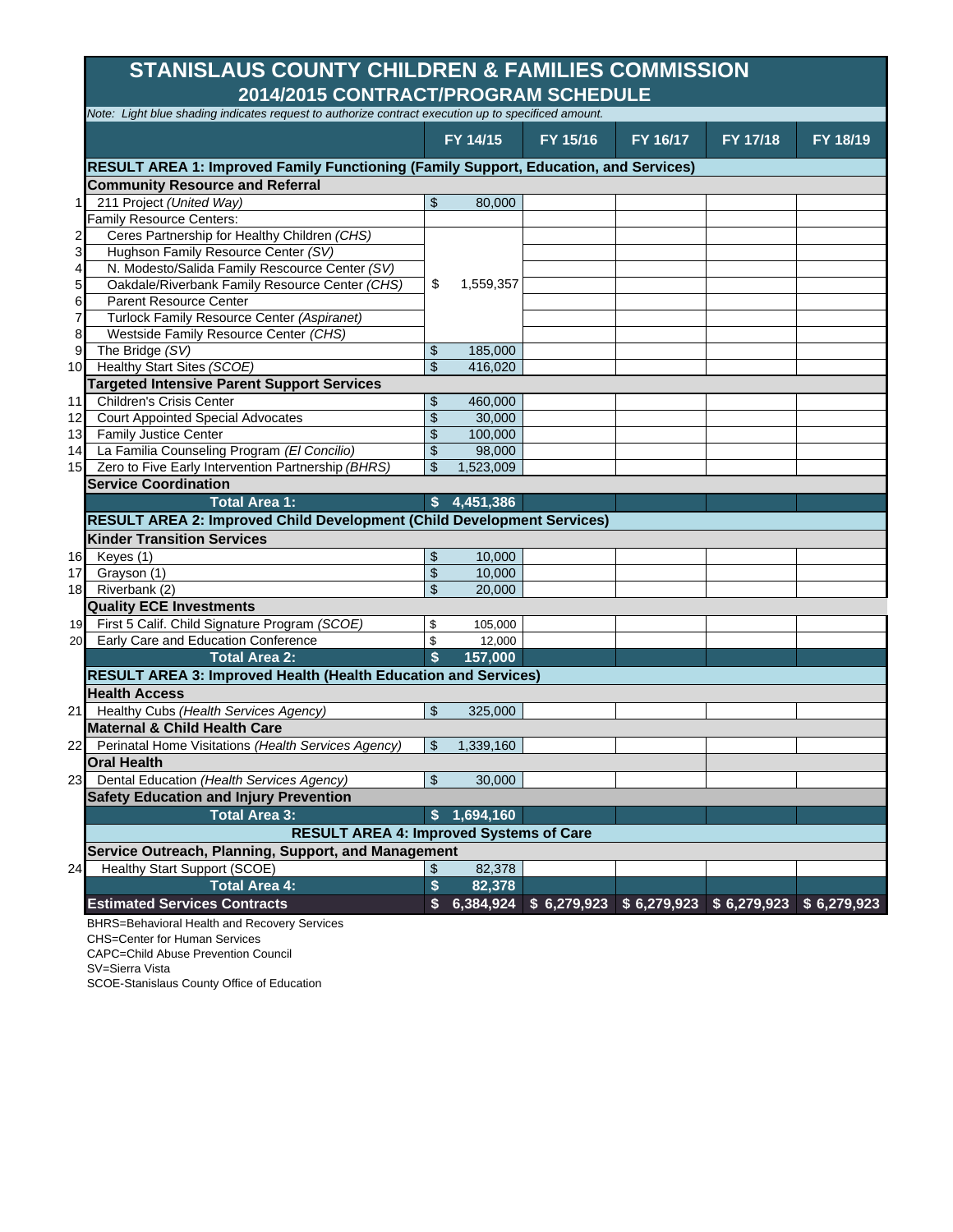|      | <b>STANISLAUS COUNTY CHILDREN &amp; FAMILIES COMMISSION</b>   |          |                  |              |                          |                           |                             |              |                   |                         |                   |                           |                          |                           |                   |                           |                   |  |
|------|---------------------------------------------------------------|----------|------------------|--------------|--------------------------|---------------------------|-----------------------------|--------------|-------------------|-------------------------|-------------------|---------------------------|--------------------------|---------------------------|-------------------|---------------------------|-------------------|--|
|      | LONG RANGE FINANCIAL PLAN - FY 2014/2015 through FY 2018/2019 |          |                  |              |                          |                           |                             |              |                   |                         |                   |                           |                          |                           |                   |                           |                   |  |
|      |                                                               | FY 13/14 |                  |              | FY 13/14                 |                           | FY 14/15                    |              | FY 14/15          |                         | FY 15/16          |                           | FY 16/17                 |                           | FY 17/18          |                           | FY 18/19          |  |
|      |                                                               |          | <b>Budget</b>    |              | <b>Estimate</b>          |                           | <b>Budget</b>               |              | <b>Projection</b> |                         | <b>Projection</b> |                           | <b>Projection</b>        |                           | <b>Projection</b> |                           | <b>Projection</b> |  |
|      | <b>Beginning Fund Balance</b>                                 |          | \$11,829,372     |              | \$12,600,660             |                           | $$11,711,750$ $$11,711,750$ |              |                   |                         | \$10,474,292      | \$                        | 9,055,338                | \$                        | 7,419,646         | \$                        | 5,635,899         |  |
|      | <b>REVENUE</b>                                                |          |                  |              |                          |                           |                             |              |                   |                         |                   |                           |                          |                           |                   |                           |                   |  |
|      | Interest                                                      | \$       | $153,782$ \$     |              | $122,000$ \$             |                           | 152,253                     | -\$          | $152,253$ \$      |                         | 136,166           | \$                        | $\overline{117,719}$ \\$ |                           | 96,455            | \$                        | 73,267            |  |
|      | Tobacco Tax (Prop 10)                                         | \$       | 5,246,327        | $\vert$ \$   | 5,421,137                | $\mathcal{L}$             | 5,198,816                   | -\$          | $5,198,816$ \$    |                         | 5,074,884         | \$                        | 4,876,593                | \$                        | 4,749,802         | \$                        | 4,626,307         |  |
|      | Child Signature Program                                       | \$       | $105,000$ \$     |              | 129,421                  | $\mathfrak{S}$            | 105,000                     | l \$         | $105,000$ \$      |                         |                   | \$                        |                          |                           |                   |                           |                   |  |
|      | SMIF/Misc.                                                    | \$       |                  | \$           | $1,247$ \$               |                           |                             | \$           |                   |                         |                   |                           |                          |                           |                   |                           |                   |  |
|      | 6 TOTAL REVENUE                                               | \$       | 5,505,109        | -S.          | 5,673,805                | S.                        | 5,456,069                   | <b>S</b>     | 5,456,069         | -S                      | 5,211,050         | <b>S</b>                  | 4,994,312                | -S                        | 4,846,257         | \$                        | 4,699,573         |  |
|      | <b>EXPENDITURES</b>                                           |          |                  |              |                          |                           |                             |              |                   |                         |                   |                           |                          |                           |                   |                           |                   |  |
|      |                                                               |          |                  |              |                          |                           | Program                     |              |                   |                         |                   |                           |                          |                           |                   |                           |                   |  |
|      | Contracts/Programs                                            | \$       | 6,397,353        | \$           | 6,020,699                |                           | 6,384,924                   | \$           | 6,065,678         | -\$                     | 5,965,927         | \$                        | 5,965,927                | \$                        | 5,965,927         | \$                        | 5,965,927         |  |
|      | <b>Contract Adjustments (TBD)</b>                             | \$       | 475,001          | \$           |                          | \$                        | 500,000                     | -\$          | 50,000            | \$                      | 50,000            | \$                        | 50,000                   | $\boldsymbol{\mathsf{S}}$ | 50,000            | $\boldsymbol{\mathsf{S}}$ | 50,000            |  |
|      | Community Conferences (moved to contract schedule)            | \$       | $24,000$ \$      |              | 20,000                   | $\mathfrak{S}$            |                             | \$           |                   | $\sqrt[6]{\frac{1}{2}}$ |                   | $\boldsymbol{\mathsf{S}}$ |                          | $\boldsymbol{\mathsf{S}}$ |                   | \$                        |                   |  |
| 10 I | Salaries & Benefits                                           | \$       | $143,920$ \$     |              | 137,517                  | $\mathfrak{L}$            | 151,546                     | -\$          | 151,546           | \$                      | 154,577           | $\sqrt[6]{3}$             | 154,577                  | \$                        | 154,577           | \$                        | 154,577           |  |
|      | Services & Supplies                                           | \$       | $13,362$ \$      |              | 13,358                   | $\sqrt{3}$                | 17,536                      | \$           | 16,659            | \$                      | 16,993            | \$                        | 16,993                   | $\boldsymbol{\mathsf{S}}$ | 16,993            | $\boldsymbol{\mathsf{S}}$ | 16,993            |  |
|      | <b>County Cap Charges</b>                                     | \$       | $11,435$ \$      |              | 11,902                   | $\mathfrak{L}$            | 11,911                      | <b>S</b>     | $11,911$ \$       |                         | 12,149            | -\$                       | 12,149                   | \$                        | 12,149            | \$                        | 12,149            |  |
|      | 13 Total Expenditures - Program                               |          | 7,065,071        | $\mathbf{s}$ | 6,203,477                | $\vert$ s                 | 7,065,917                   | $\mathbf{s}$ | 6,295,794         | -\$                     | 6,199,646         | $\mathbf{s}$              | 6,199,646                | $\mathbf{s}$              | 6.199.646         | $\mathbf{\hat{s}}$        | 6,199,646         |  |
|      |                                                               |          |                  |              |                          |                           | <b>Evaluation</b>           |              |                   |                         |                   |                           |                          |                           |                   |                           |                   |  |
| 14   | <b>Salaries &amp; Benefits</b>                                | \$       | $59,160$ \$      |              | 17,190                   | $\boldsymbol{\mathsf{S}}$ | 62,802                      | -\$          | 62,802            | -\$                     | 64,058            | \$                        | 64,058                   | \$                        | 64,058            | \$                        | 64,058            |  |
|      | Services & Supplies                                           | \$       | $5,492$ \$       |              | 768                      | $\mathfrak{L}$            | 6,024                       | -\$          | 5,723             | - \$                    | 5,837             | \$                        | $5,837$ \$               |                           | 5,837             | \$                        | 5,837             |  |
| 16   | <b>County Cap Charges</b>                                     | \$       | 4,701            | \$           | 1,488                    | $\mathfrak{L}$            | 4,936                       | - \$         | $4,936$ \$        |                         | 5,035             | -\$                       | $5,035$ \$               |                           | 5,035             | \$                        | 5,035             |  |
|      | 17 Total Expenditures - Evaluation                            | S        | $69,353$ \$      |              | 19,446                   | <b>S</b>                  | 73,762                      | -\$          | $73,461$ \$       |                         | 74,930 \$         |                           | 74,930 \$                |                           | 74,930            | $\mathbf{s}$              | 74,930            |  |
|      |                                                               |          |                  |              |                          |                           | Administration              |              |                   |                         |                   |                           |                          |                           |                   |                           |                   |  |
| 18   | <b>Salaries &amp; Benefits</b>                                | \$       | $286,469$ \$     |              | 275,035                  |                           | 288,804                     | -\$          | $264,617$ \$      |                         | 294,580           | -\$                       | $294,580$ \$             |                           | 294,580           | \$                        | 294,580           |  |
| 191  | Services & Supplies                                           | \$       | $37,596$ \$      |              | 40,953                   | $\sqrt{2}$                | 38,902                      | $\sqrt{3}$   | $36,957$ \$       |                         | 37,696            | \$                        | $37,696$ \$              |                           | 37,696            | \$                        | 37,696            |  |
| 20   | County Cap Charges                                            | \$       | $22,762$ \$      |              | 23,805                   | $\mathfrak{F}$            | 22,698                      | -\$          | $22,698$ \$       |                         | 23,152            | \$                        | $23,152$ \$              |                           | $23,152$ \$       |                           | 23,152            |  |
|      | 21 Total Expenditures - Administration                        |          | $346,826$ \$     |              | 339,793                  | <b>S</b>                  | 350,404                     | -\$          | $324,272$ \$      |                         | 355,429           | $\mathbf{s}$              | $355,429$ \$             |                           | 355,429           | <b>S</b>                  | 355,429           |  |
|      | 22 Total Expenditures                                         | \$       | 7,481,250        | $\mathbf{s}$ | 6,562,715                |                           | 7,490,083                   | $\mathbf{s}$ | 6,693,527         | -\$                     | 6,630,004         |                           | 6,630,004                |                           | 6,630,004         |                           | 6,630,004         |  |
|      | 23 NET INCREASE (DECREASE) TO FUND BALANCE                    | \$       | $(1,976,141)$ \$ |              | $(888,910)$ \$           |                           | $(2,034,015)$ \$            |              | $(1,237,458)$ \$  |                         | (1,418,954)       | - 56                      | (1,635,692)              | \$                        | (1,783,747)       | \$                        | (1,930,430)       |  |
|      | <b>24 ENDING FUND BALANCE</b>                                 | S        | 9,853,231        |              | $\frac{1}{2}$ 11,711,750 | $\mathbf{s}$              | 9,677,735                   | $\mathsf{S}$ | 10,474,292        | $\mathbf{s}$            | 9,055,338         |                           | 7,419,646                | <b>S</b>                  | 5,635,899         | \$.                       | 3,705,469         |  |